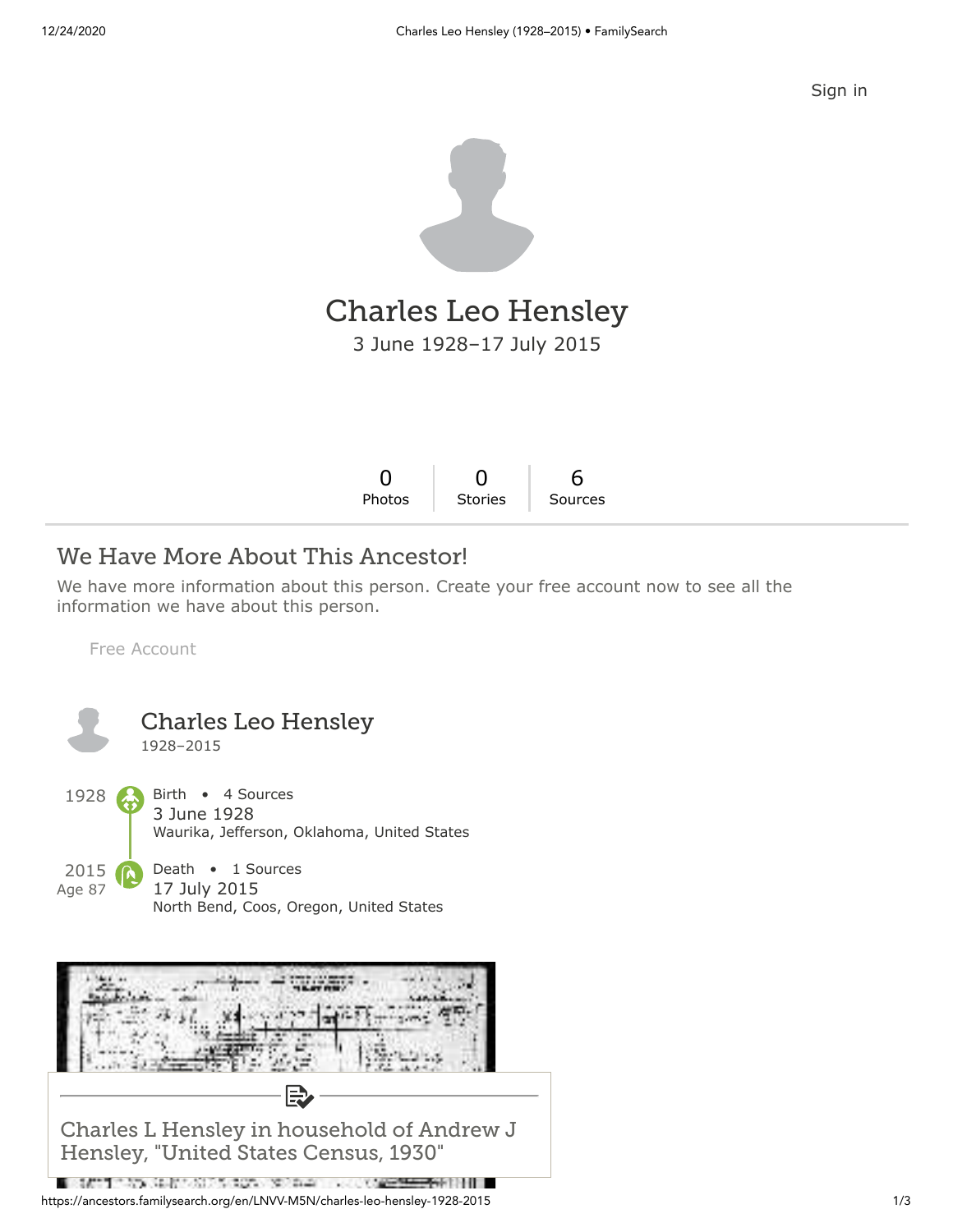

### Family Members SPOUSES AND CHILDREN

Charles Leo Hensley 1928–2015 [Selma Fagel](https://ancestors.familysearch.org/en/LZB5-MZL/selma-fagel-1930-1947) 1930–1947 Marriage: 21 September 1946 Los Angeles, Los Angeles, California, United Sta…

Children ()

#### PARENTS AND SIBLINGS

| <b>Andrew Jackson Hensley</b><br>1887-1954<br>Marriage: 06 Jan 1911<br>Wichita Falls,, Texas<br><b>Flora Caroline Houston</b><br>1893-1980 |
|--------------------------------------------------------------------------------------------------------------------------------------------|
| Children (6)                                                                                                                               |
| Aeolus Lee Hensley<br>1912-1985                                                                                                            |
| Andrew J Hensley<br>$1914 -$                                                                                                               |
| Gertrude M Hensley<br>$1920 -$                                                                                                             |
| Willis Wood Hensley<br>1922-1999                                                                                                           |
| Margie Hensley<br>1924-                                                                                                                    |
| <b>Charles Leo Hensley</b><br>1928-2015                                                                                                    |